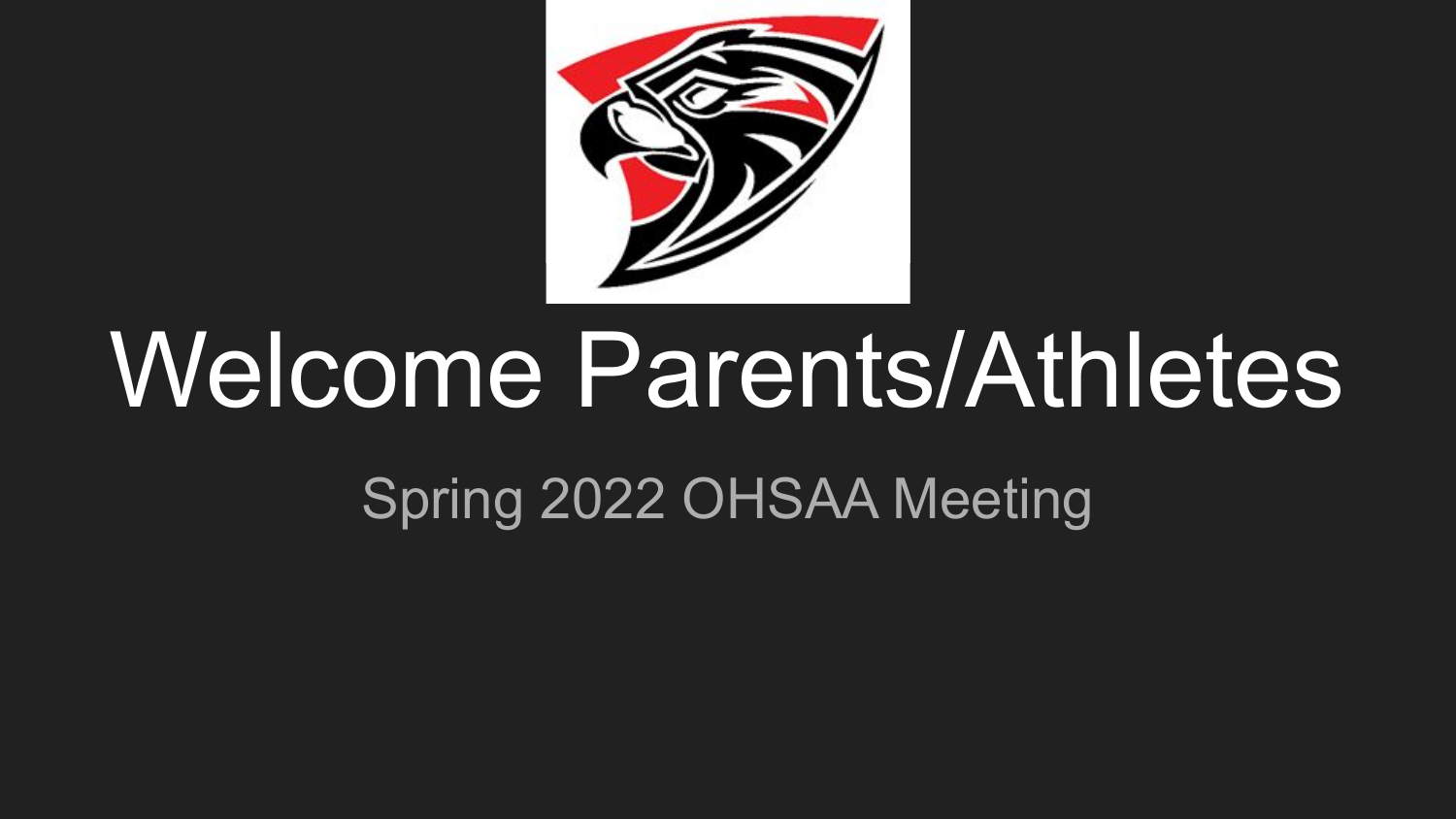

# What We Are Trying to Accomplish

#### ● Educational Athletics

#### ● Setting Goals

● Building Lifelong Relationships and Learning Life Lessons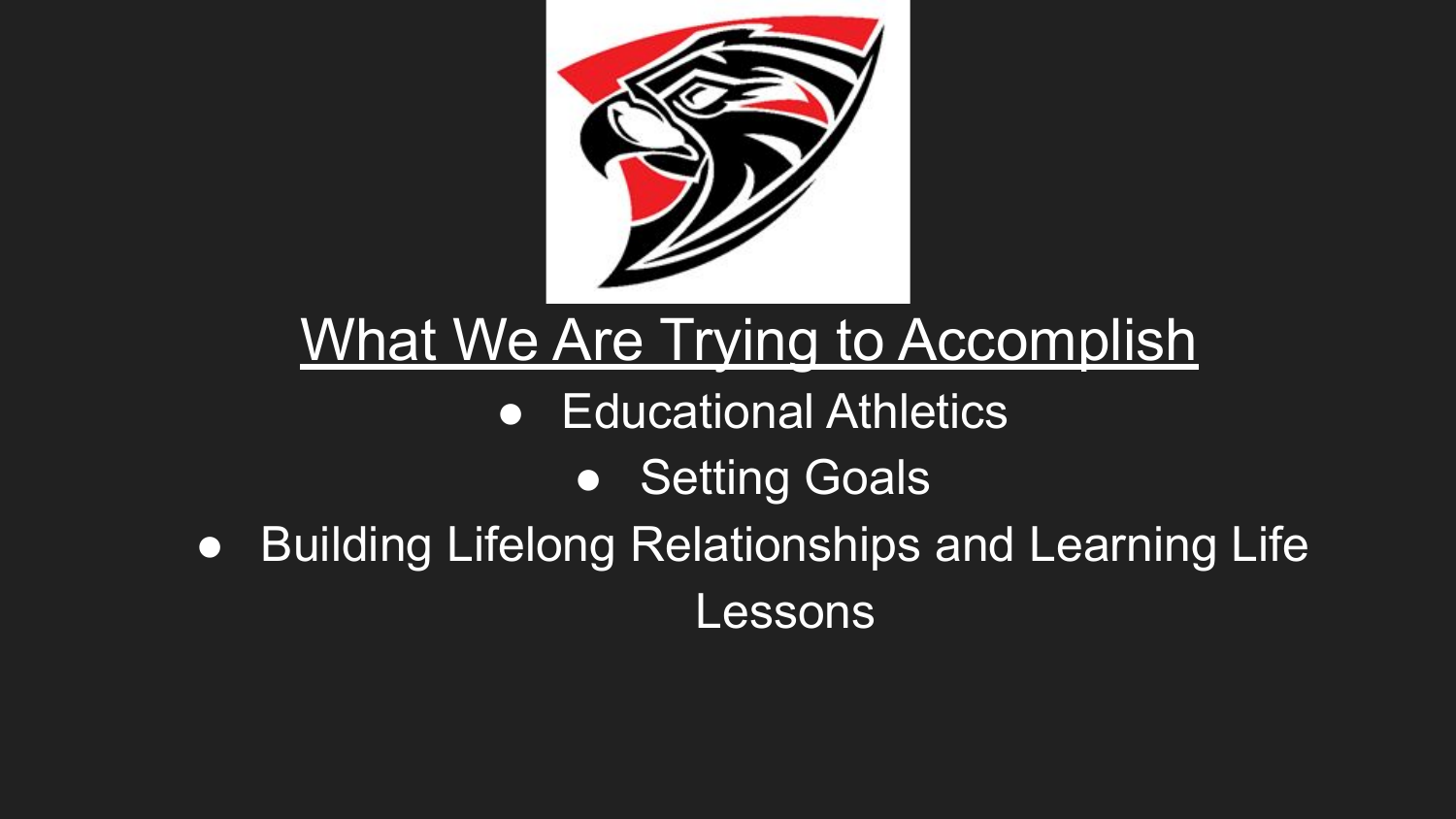

#### **High School Spring Head Coaches**

- Rob Myers Track and Field
	- Matt Wolfe Softball
	- Joe Alford Baseball
- Alex Craine Athletic Trainer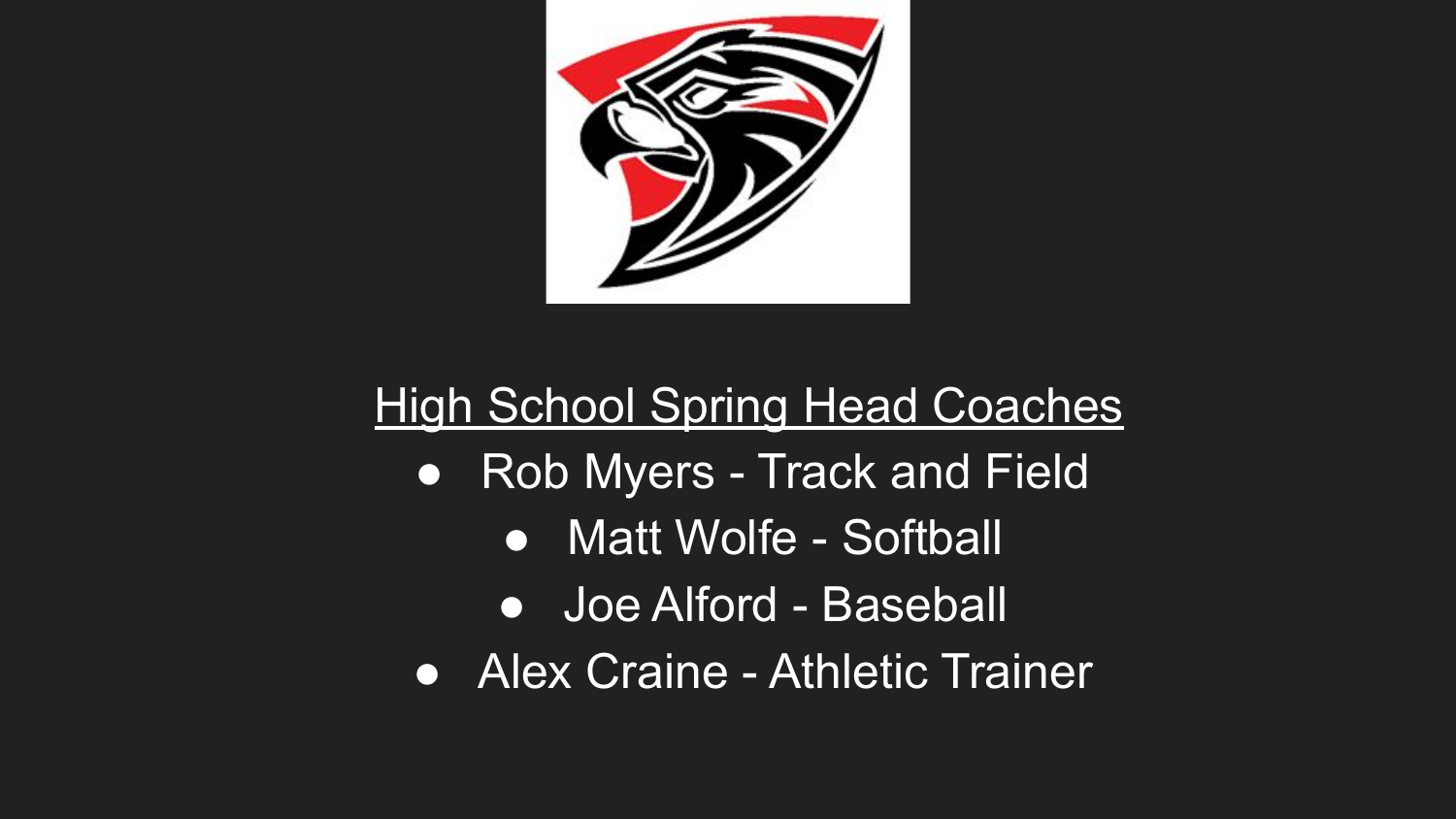

#### Middle School Spring Head Coaches

- Joel Denny Boys Track and Field
- Adam Phillipe Girls Track and Field
	- Marcy Brown Softball
	- Robert Troup Baseball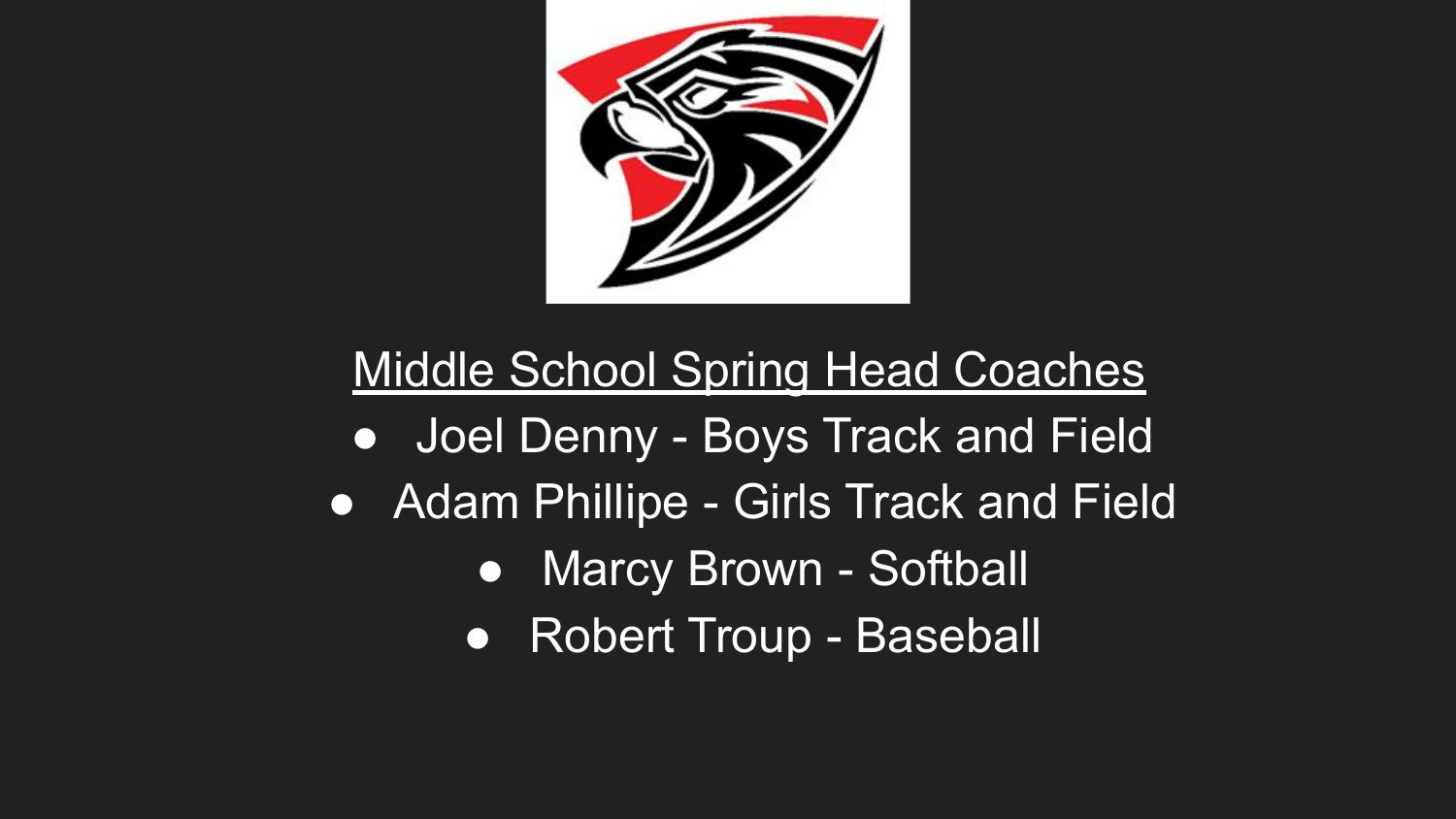

#### Communicating with Coaches

• Schedule a time; please do not approach before or after a game. Allow 24 hours before scheduling a meeting

● Playing time/play calling/strategy should not be the center of the conversation of any meeting.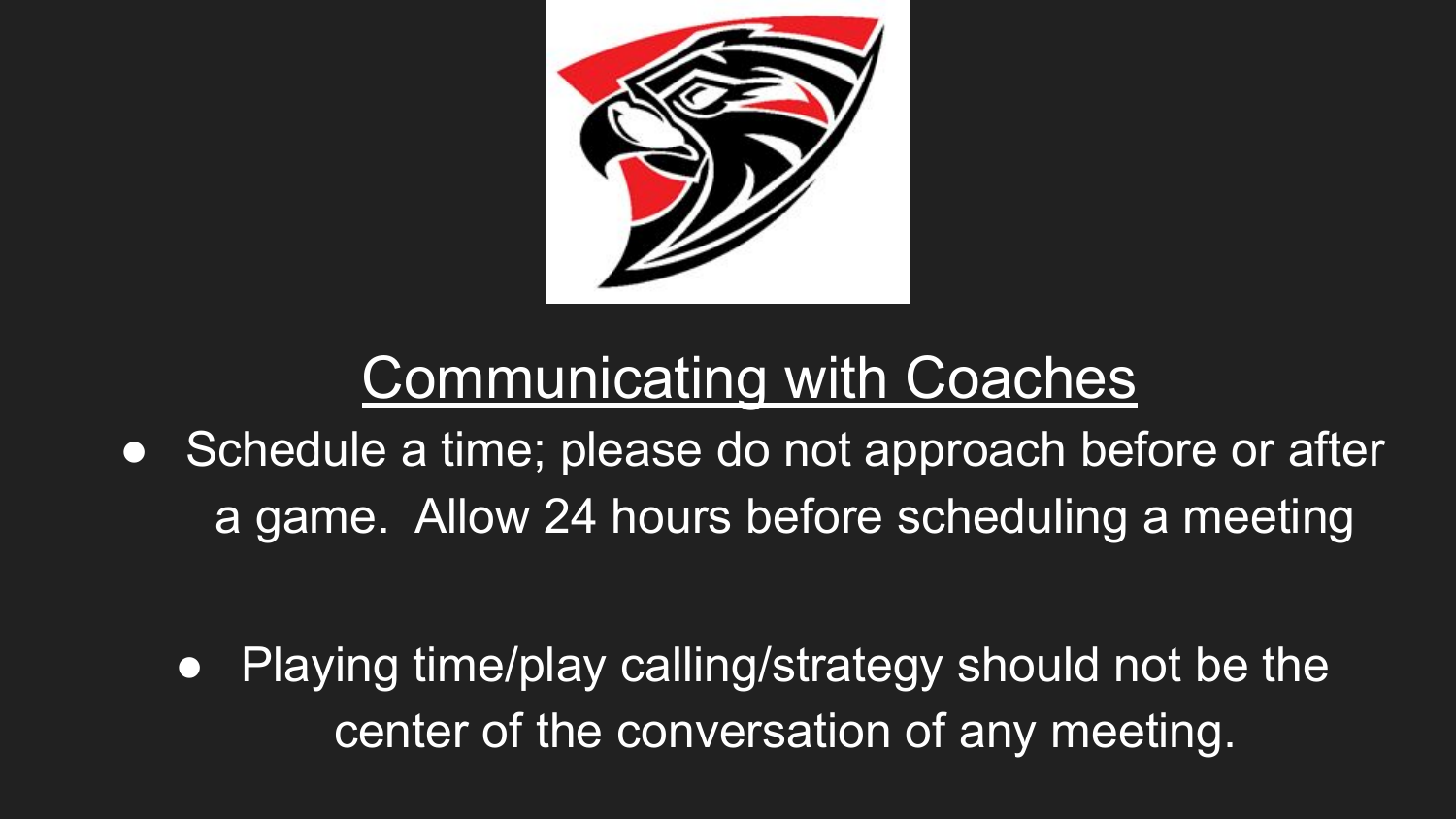

#### COVID Protocols

● Do not send your child to practice or games if they are symptomatic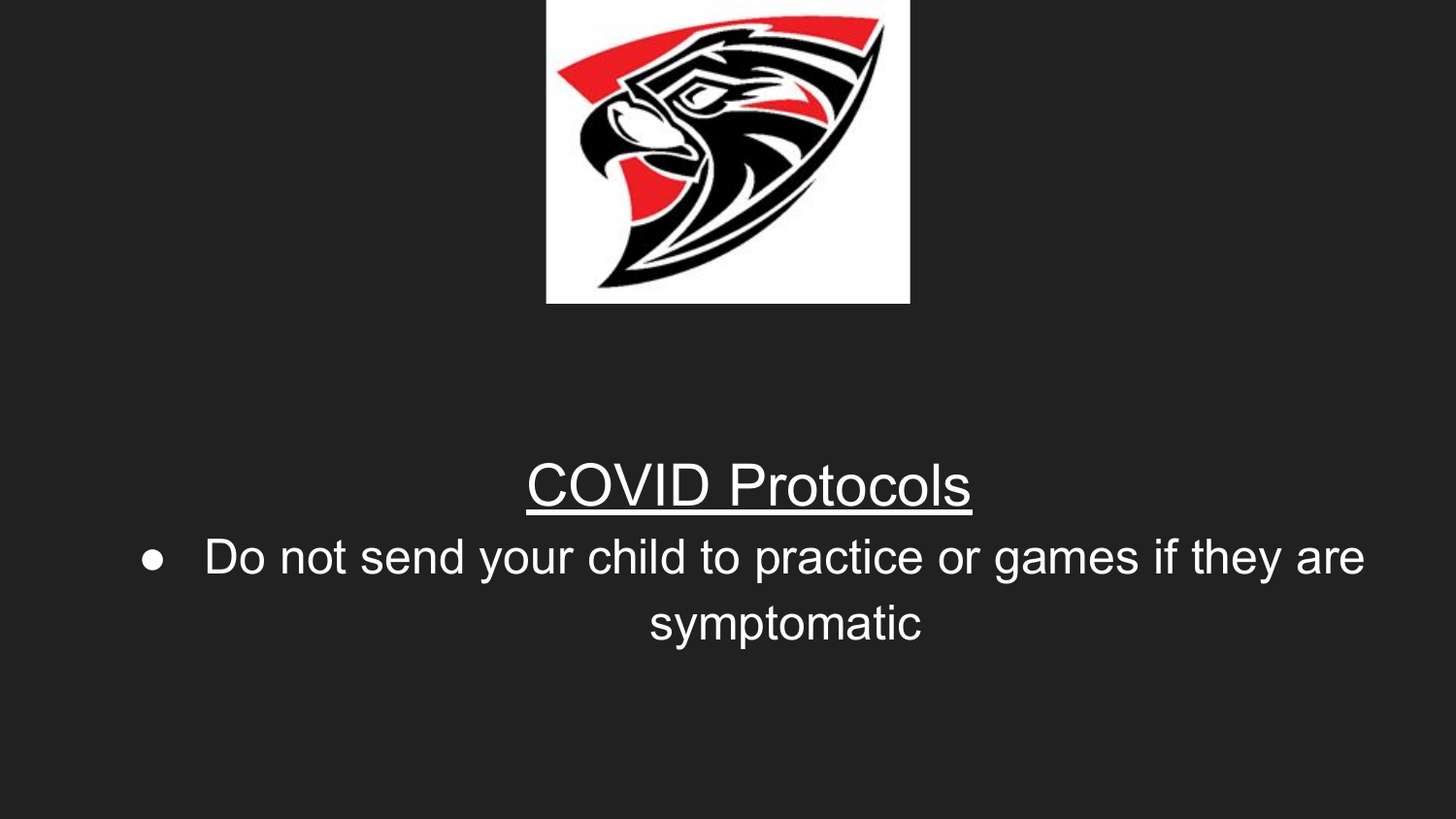

# **OHSAA Notes**

● You could lose your amateur status and forfeit your eligibility if you compete for money.

• Transfer Rules-Refer to the AD if you have questions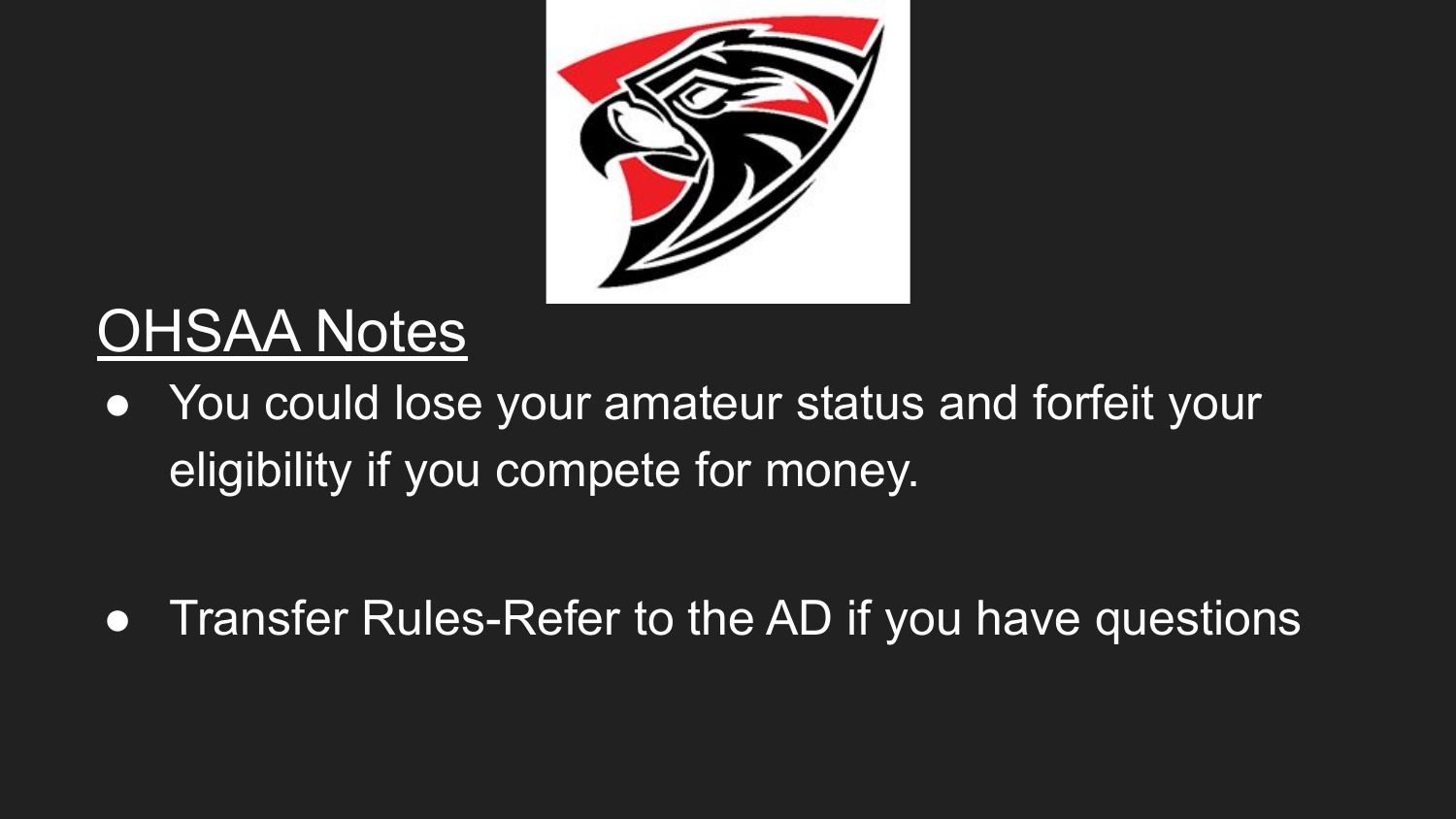

#### Participation on Teams Outside of School

• It is not permissible for an athlete to play, practice, or tryout for ANY team of the SAME SPORT during the interscholastic

season.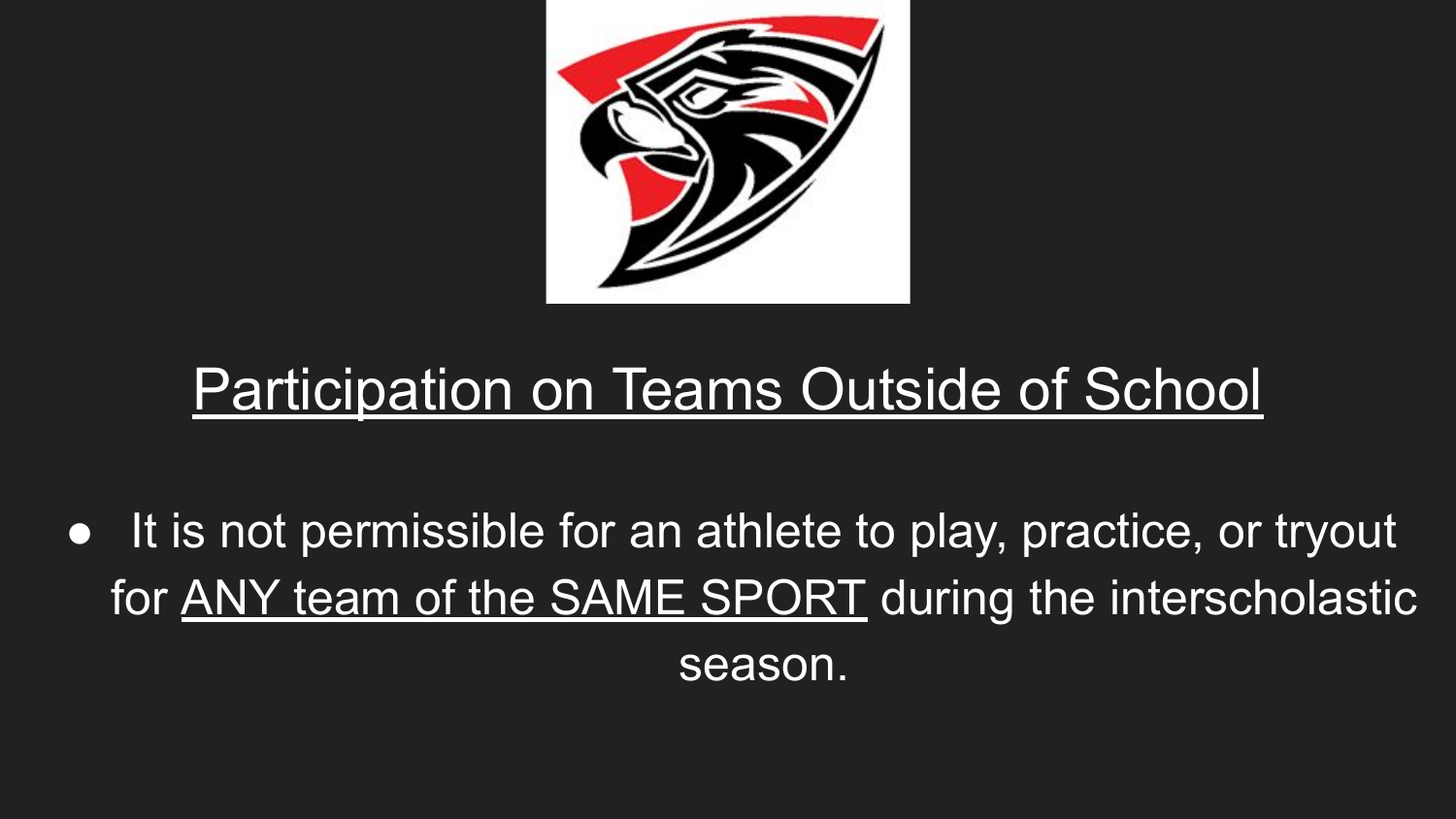

# **Player Safety**

- Physicals are required yearly and to be on file.
- Always ask a coach or trainer about:
	- Nutrition and Hydration
	- o Supplements
- Injury Diagnosis and Treatment
- Concussion Management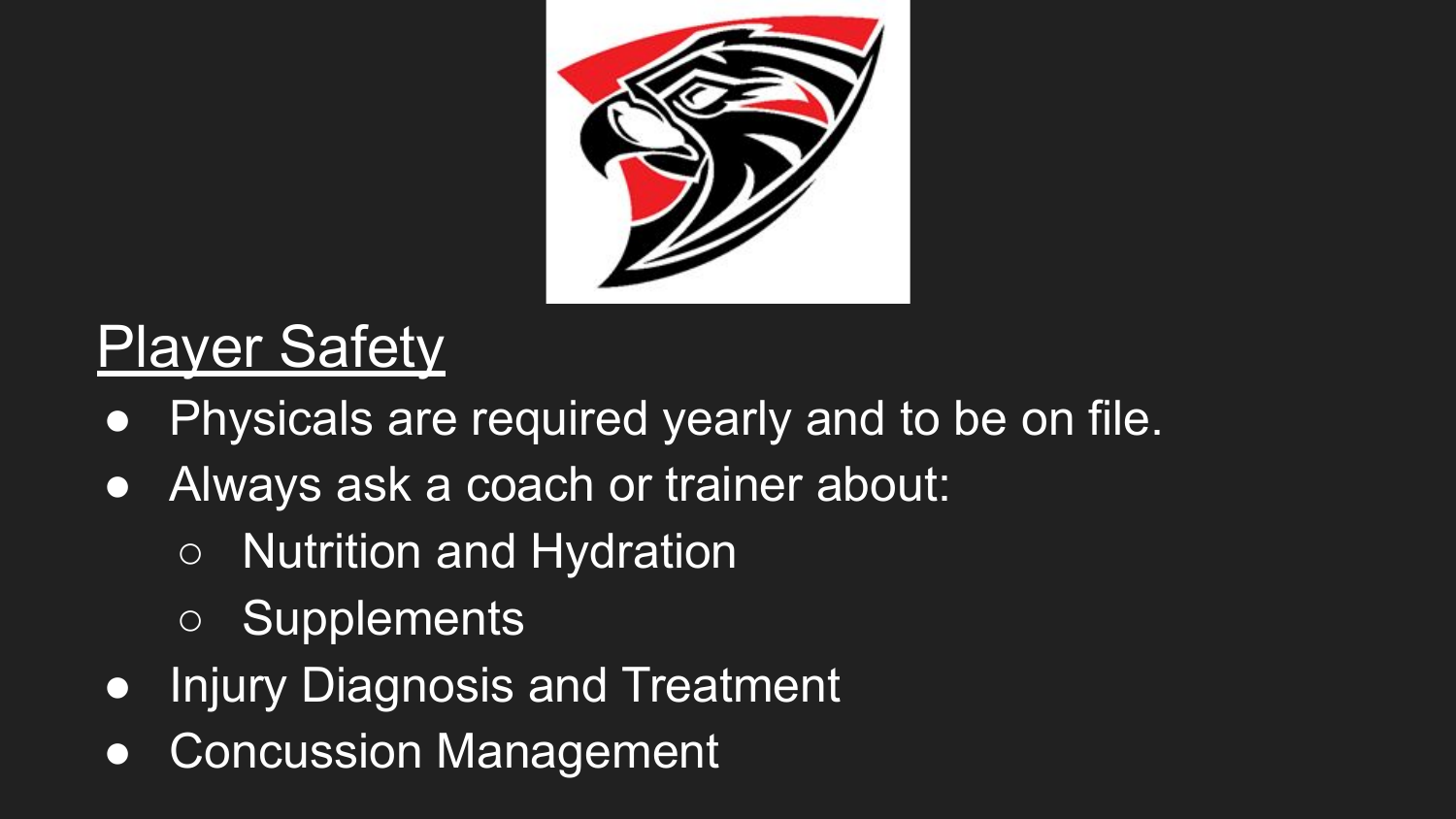

# **Transportation on Game Day**

- All athletes MUST RIDE TO THE GAME WITH THE TEAM.
	- Parents may sign the athlete out after the game.
- Prior approval must be obtained from the Athletic Director for an athlete to ride home with adults other than parents guardians.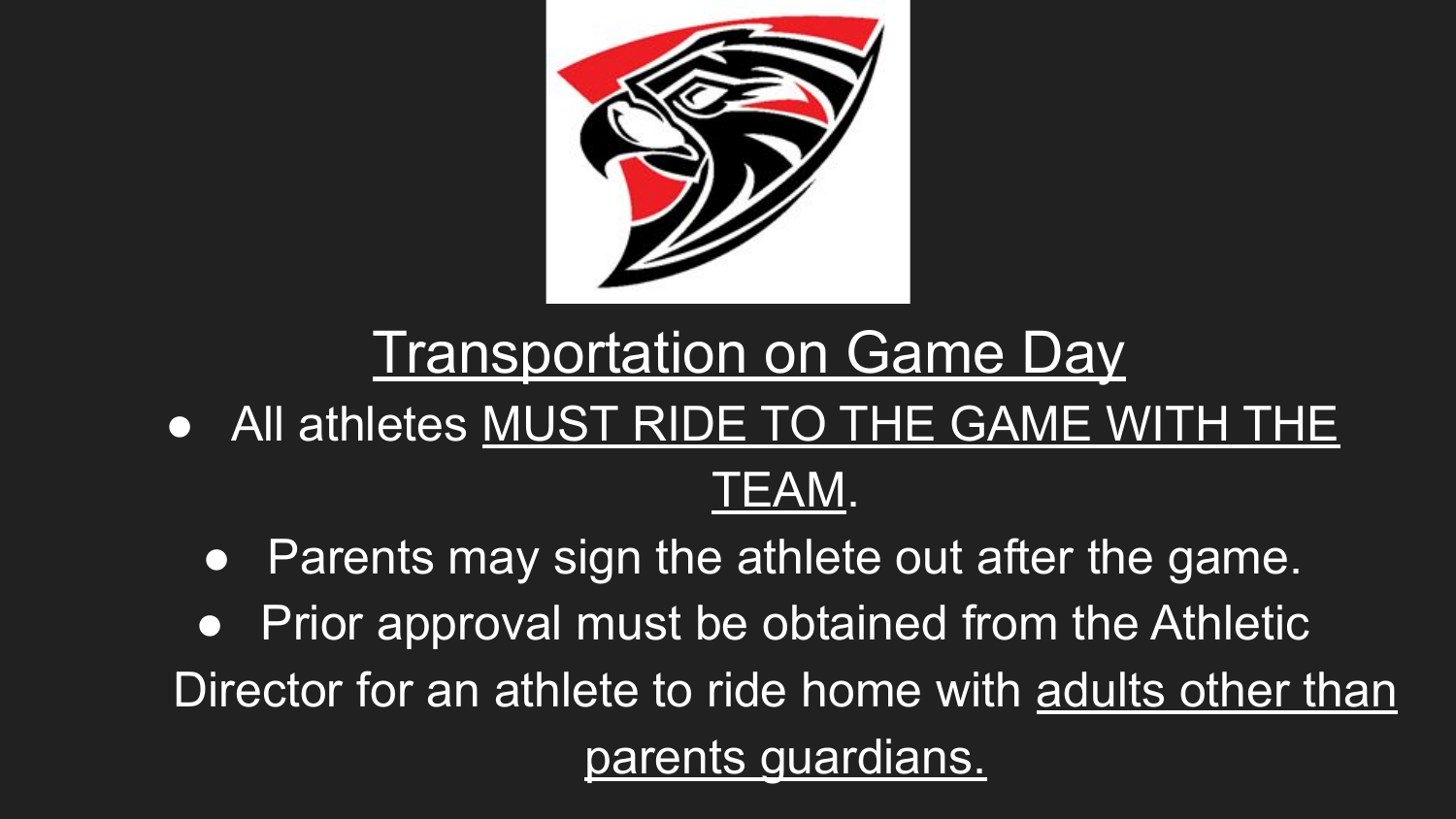

# Eligibility - High School

- Grades 9-12 must have 5 credits (or equivalent) in previous grading period.
	- Sliding GPA requirement 1.5 to 2.0
		- Weekly Grade Checks
- Students may request 2 waivers for GPA from grades 7-12.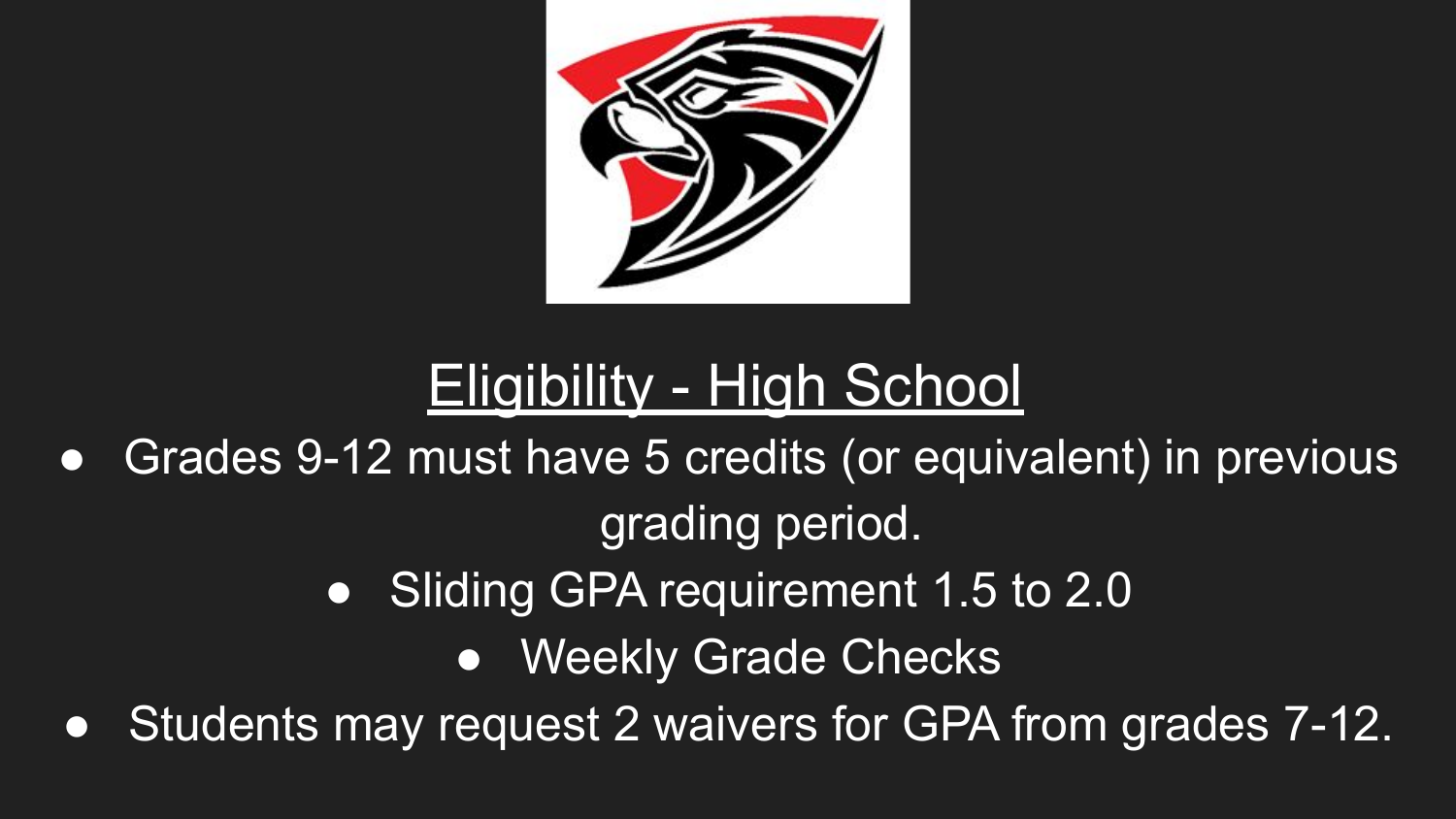

#### Eligibility - Middle School

- Student must pass 5 courses the previous grading period.
- Local GPA requirement of 1.5 cumulative GPA or 1.75 the previous grading period.
	- Weekly Grade Checks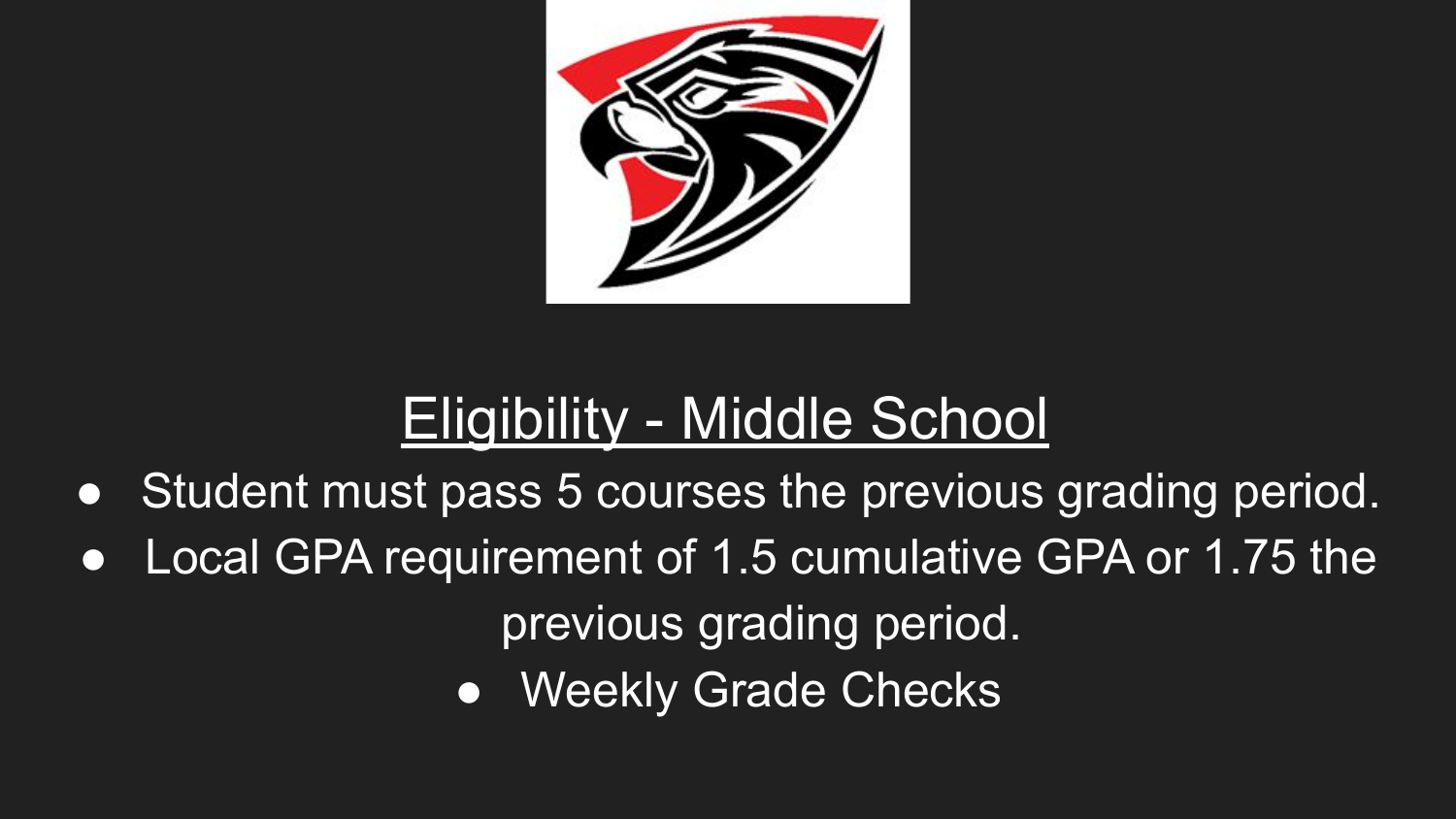

#### Athletic Code of Conduct

- Participation in athletics is a privilege, athletes will be held to a higher standard.
	- This is in effect 7 days a week, 24 hours a day.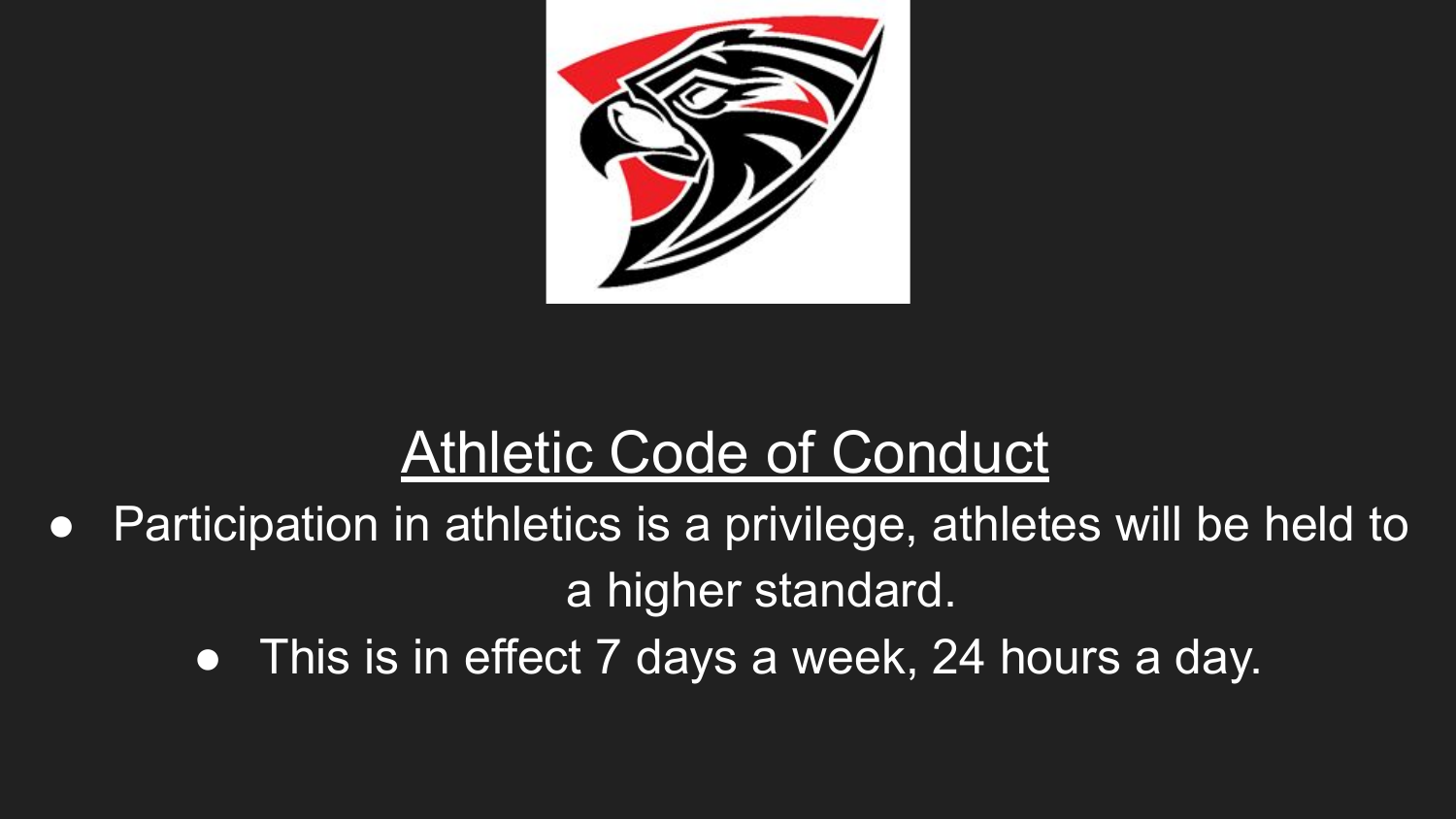

#### Athletic Code of Conduct - Attendance

- All athletes are required to be in school the entire day of a contest/practice in order to be eligible to participate.
- Unexcused tardiness or early dismissals will be held out of participation that day.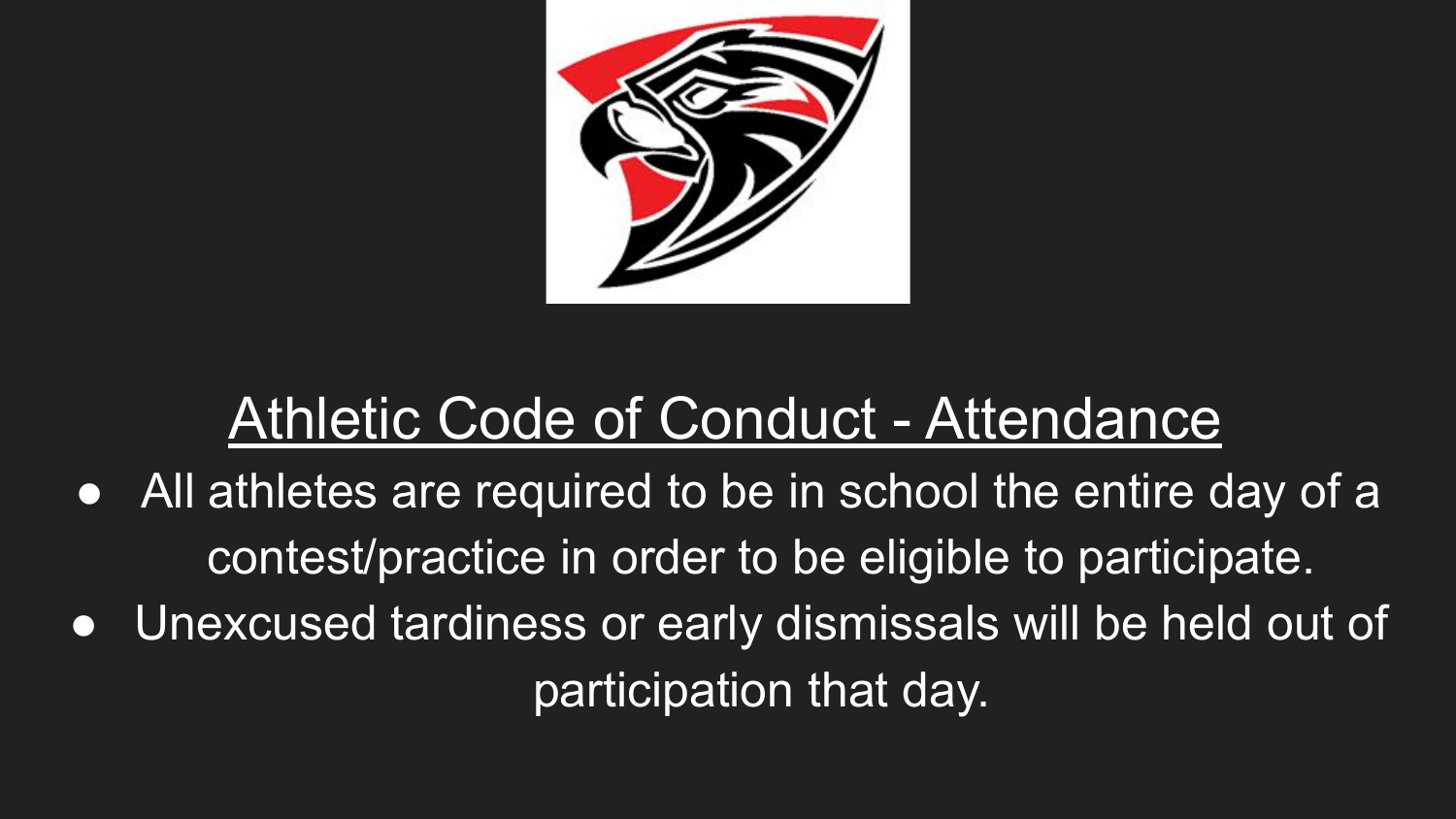

#### Athletic Code of Conduct - Tobacco/Vaping

- 1st Offense Suspension of 10% of the regular season
- 2nd Offense Suspension of 40% of season to 1 year.
	- 3rd Offense Denial of participation in athletics.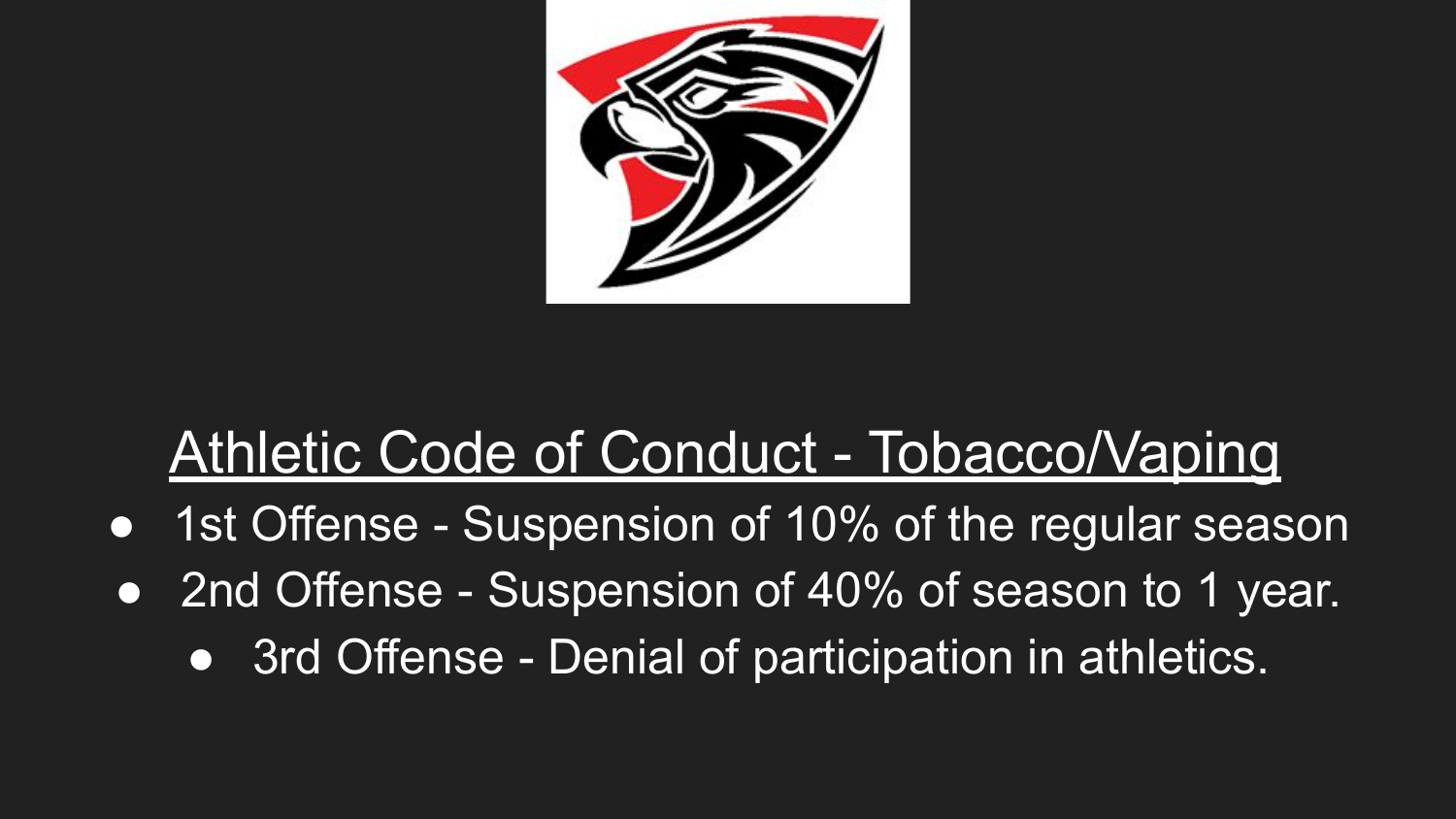

#### Drug Testing Program

• All tests are random.

- Athletes will be called to the office on the day of testing. ● Results are all confidential.
	- Parents will be notified of positive results.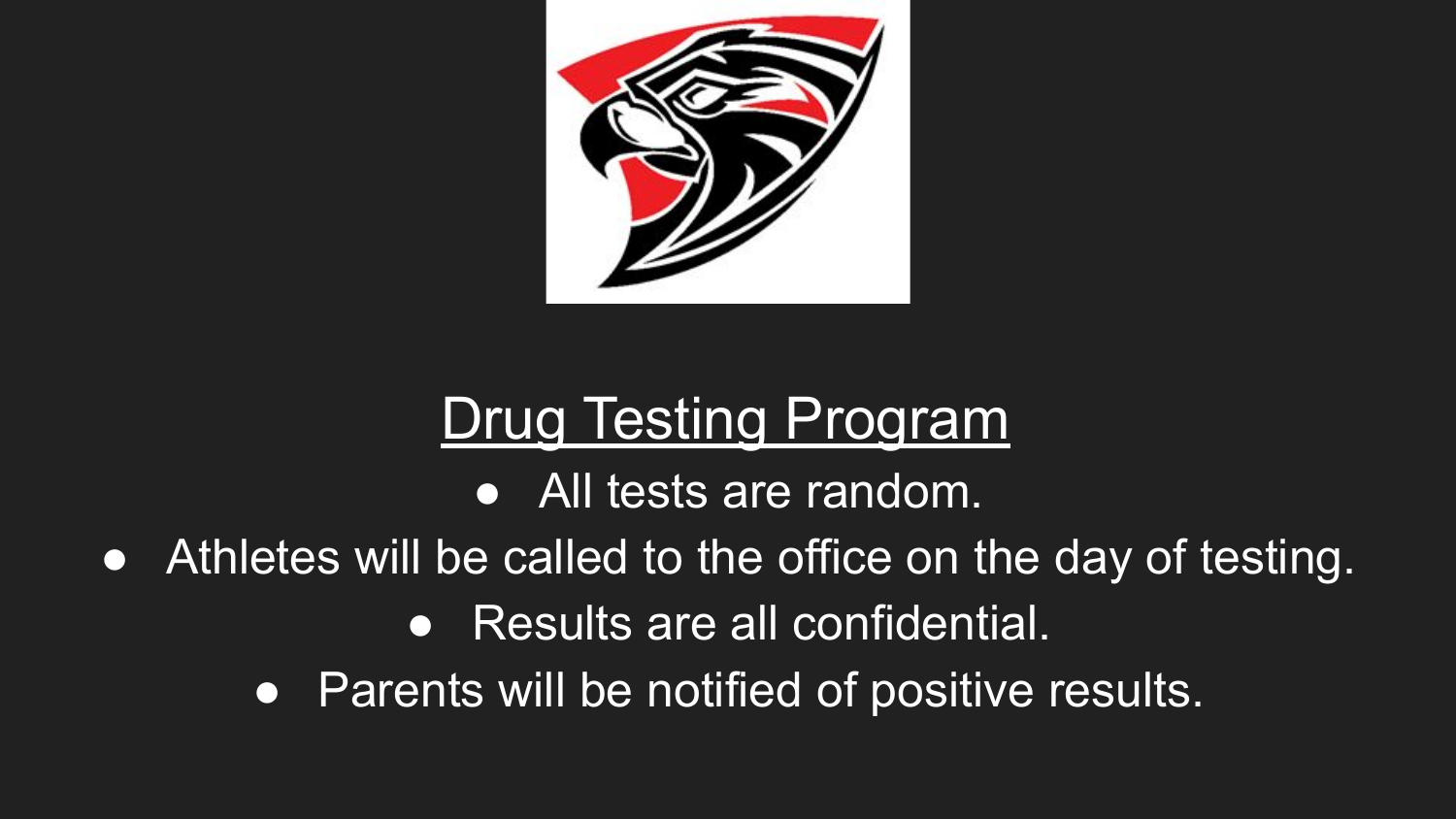

# Athletic Code of Conduct - Alcohol/Narcotics Other Legal or Illegal Substances

- 1st Offense Suspension of 20% of the season.
- 2nd Offense Denial of participation in athletics for 1 calendar

year.

• 3rd Offense - Denial of participation in athletics.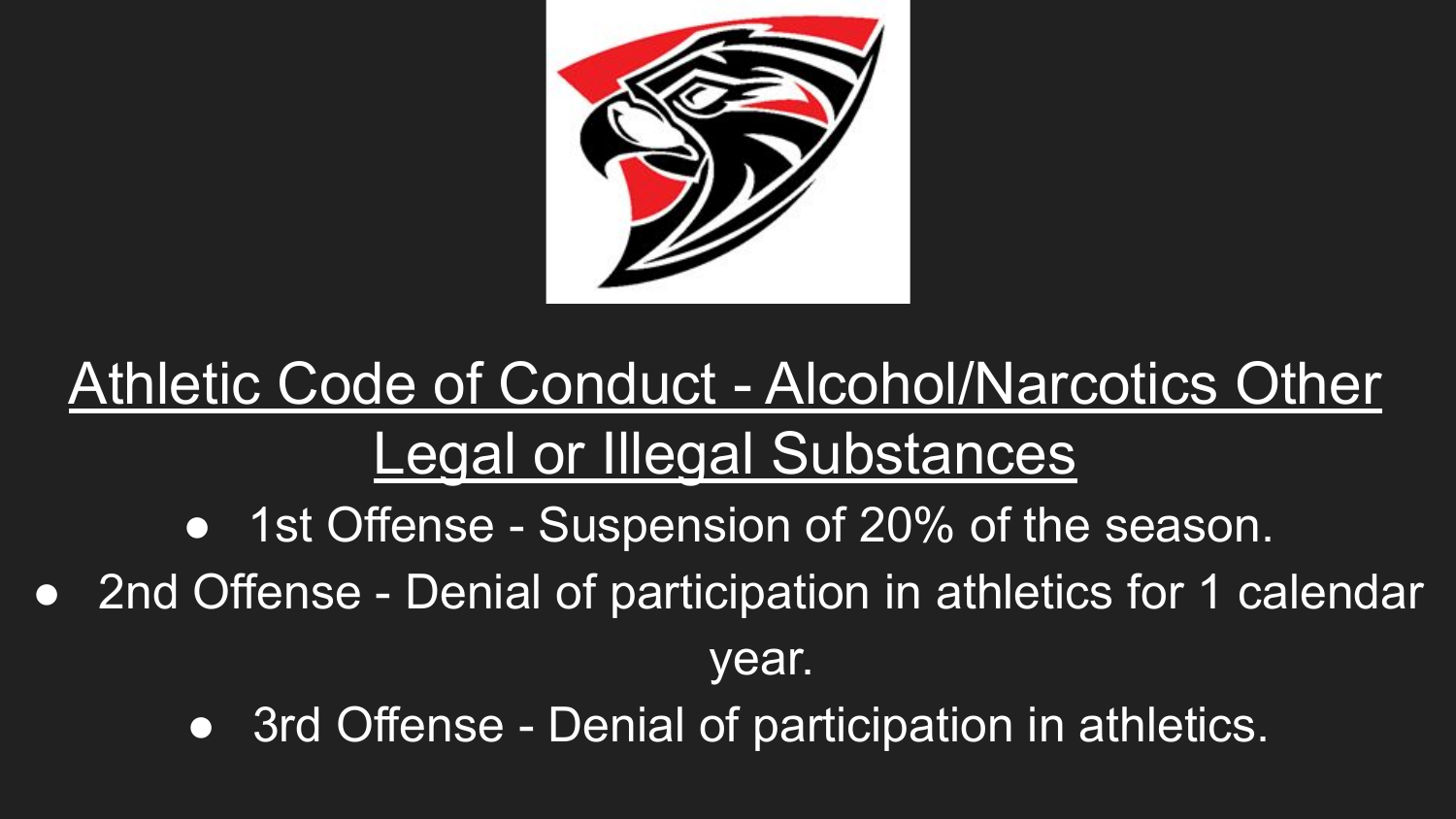

#### Concessions-Athletic Boosters

● Each team will be covering their own sport

Sign-Up Genius will be available; coaches will communicate when you are able to sign up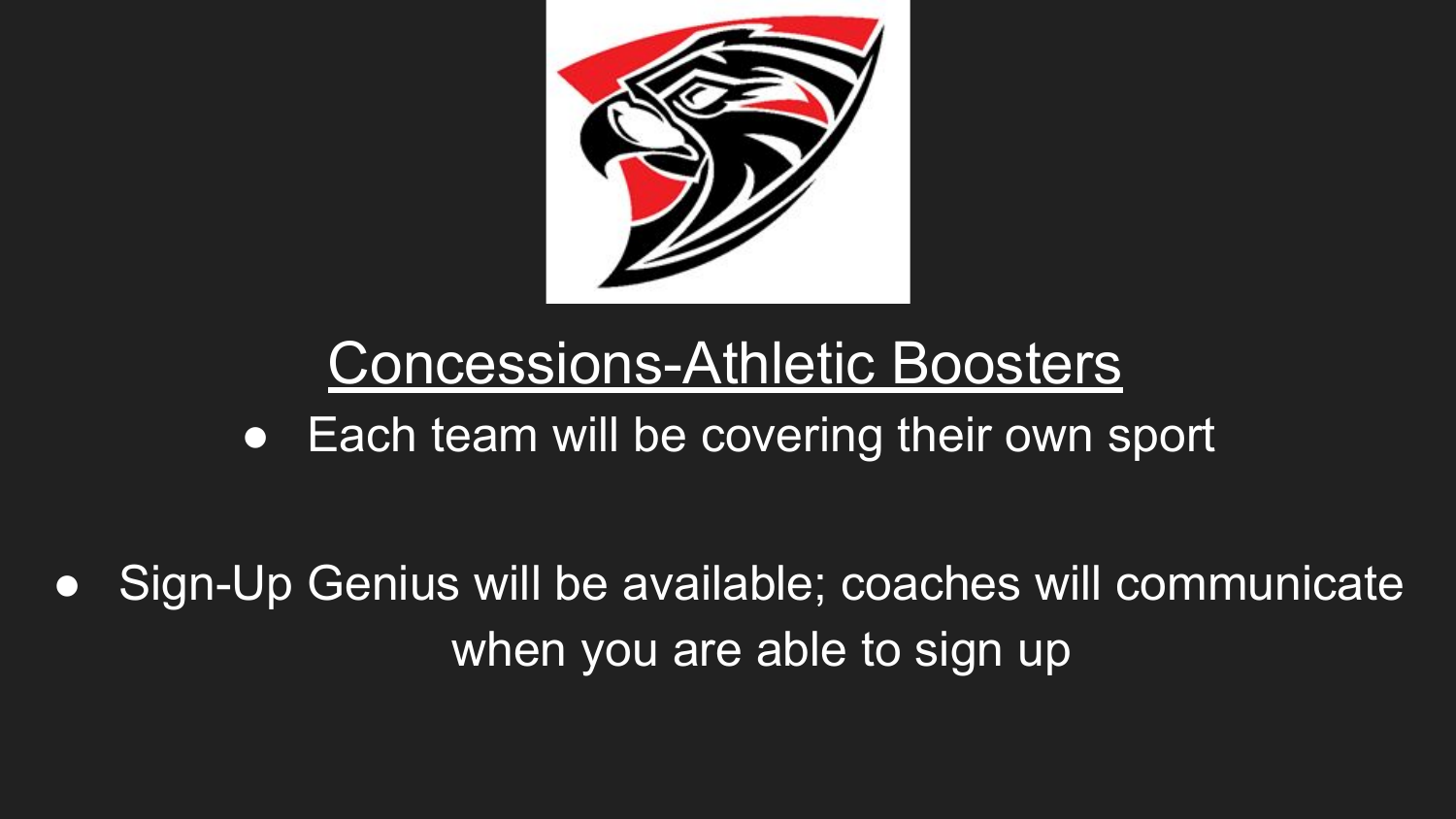

# Checklist of Important Items

- Online Registration completed
	- Physical
	- Sports fee paid
- Join us on Twitter: @AthleticsFUHS
- Sports Web Page @ www.fairfieldunion.org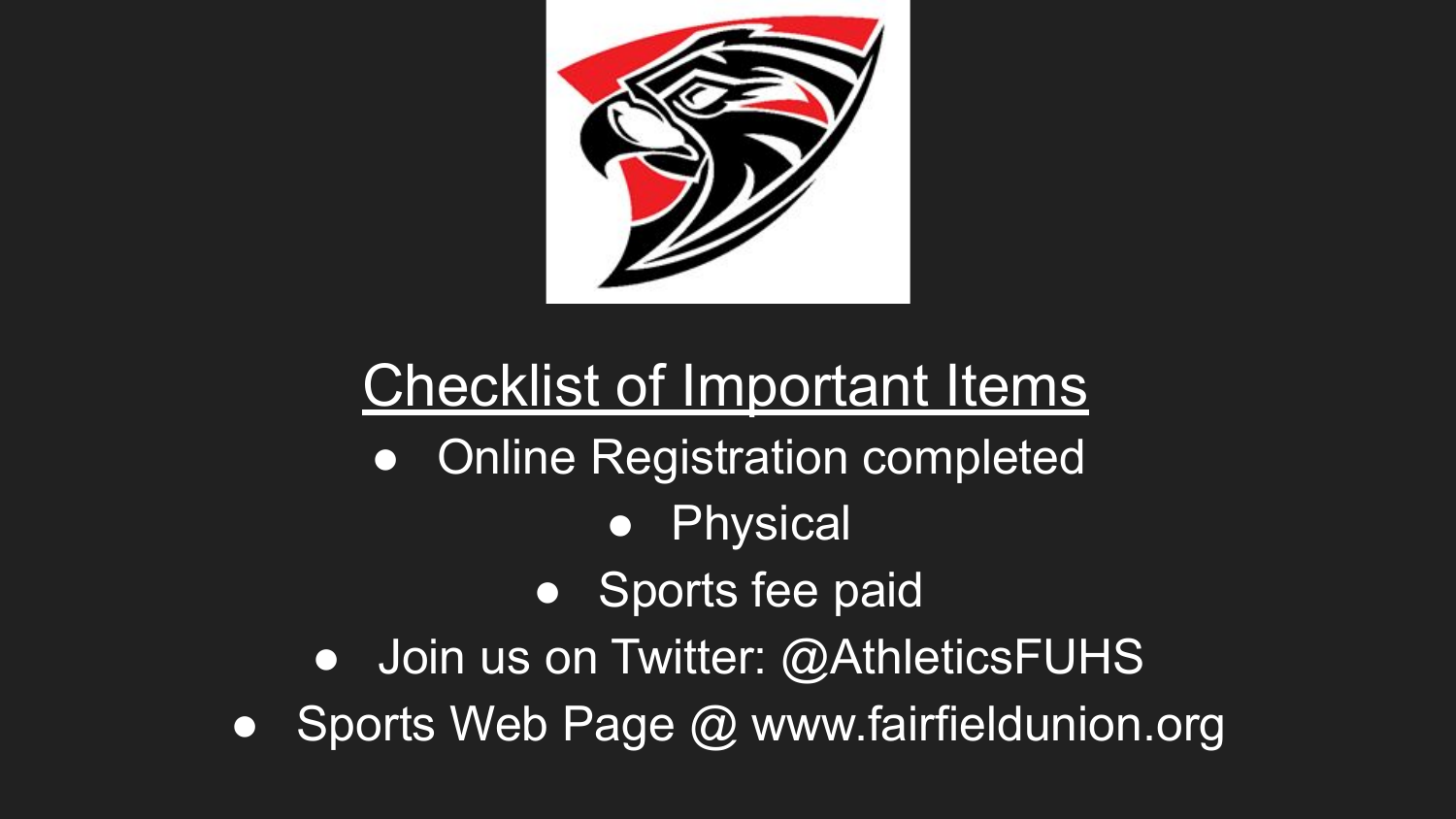

#### **Mid State League Admission**

#### \*New for 2021-2022:

\*All Schools in the Buckeye Division will be using online ticketing-only, EXCEPT Amanda Clearcreek and FU \*Tickets must be purchased in advance \*Some schools will offer walk up credit card sales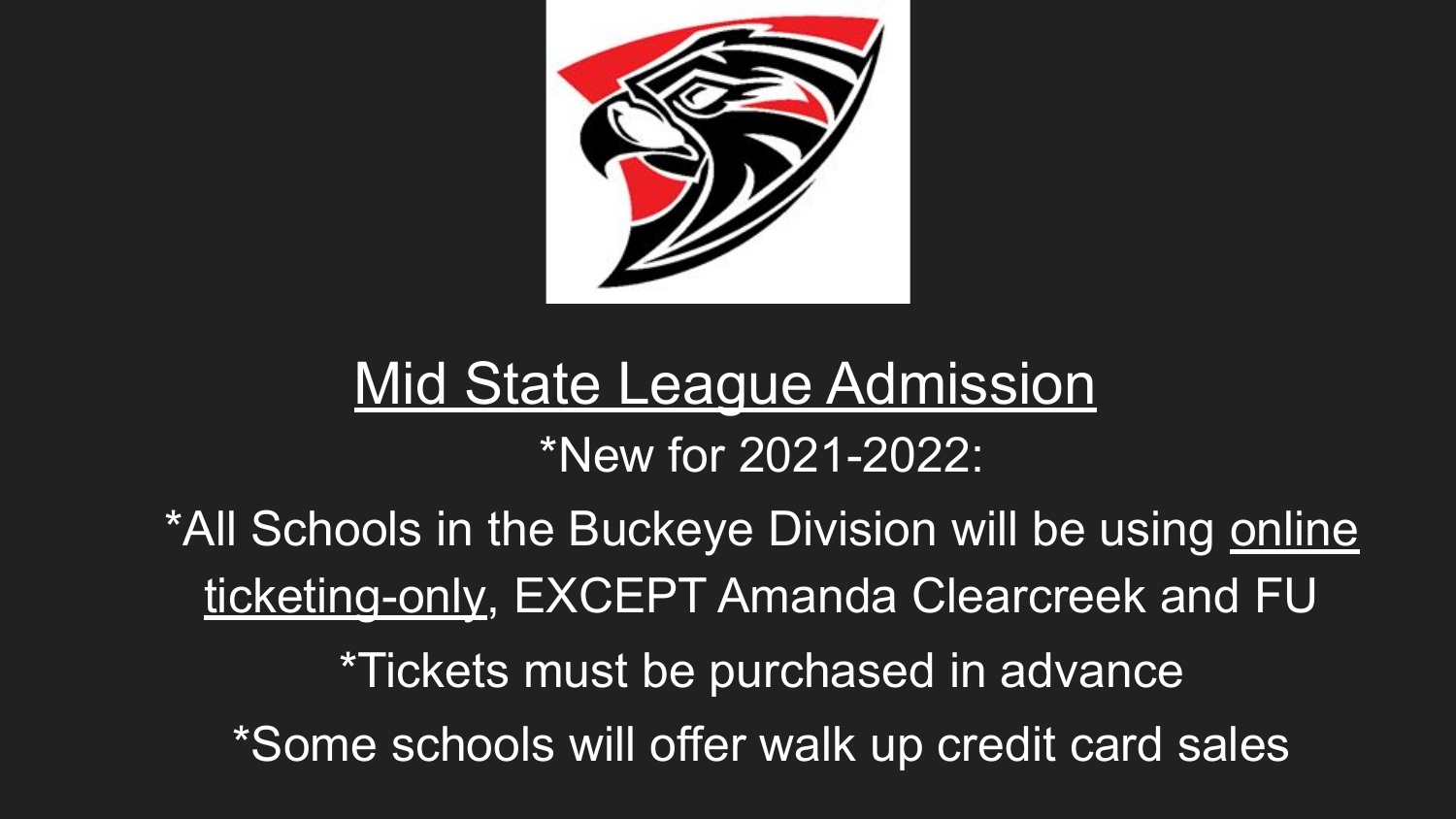

# Mid State League Admission Rates

#### \*New for 2021-2022:

Flat Rate for High School Admission at Gate: \$6.00

Flat Rate for Middle School Admission at Gate: \$5.00

• FU will offer students 10 game punch card  $\omega$  \$40.00  $\bullet$  FU Adult 10 game punch card  $@$  \$50.00